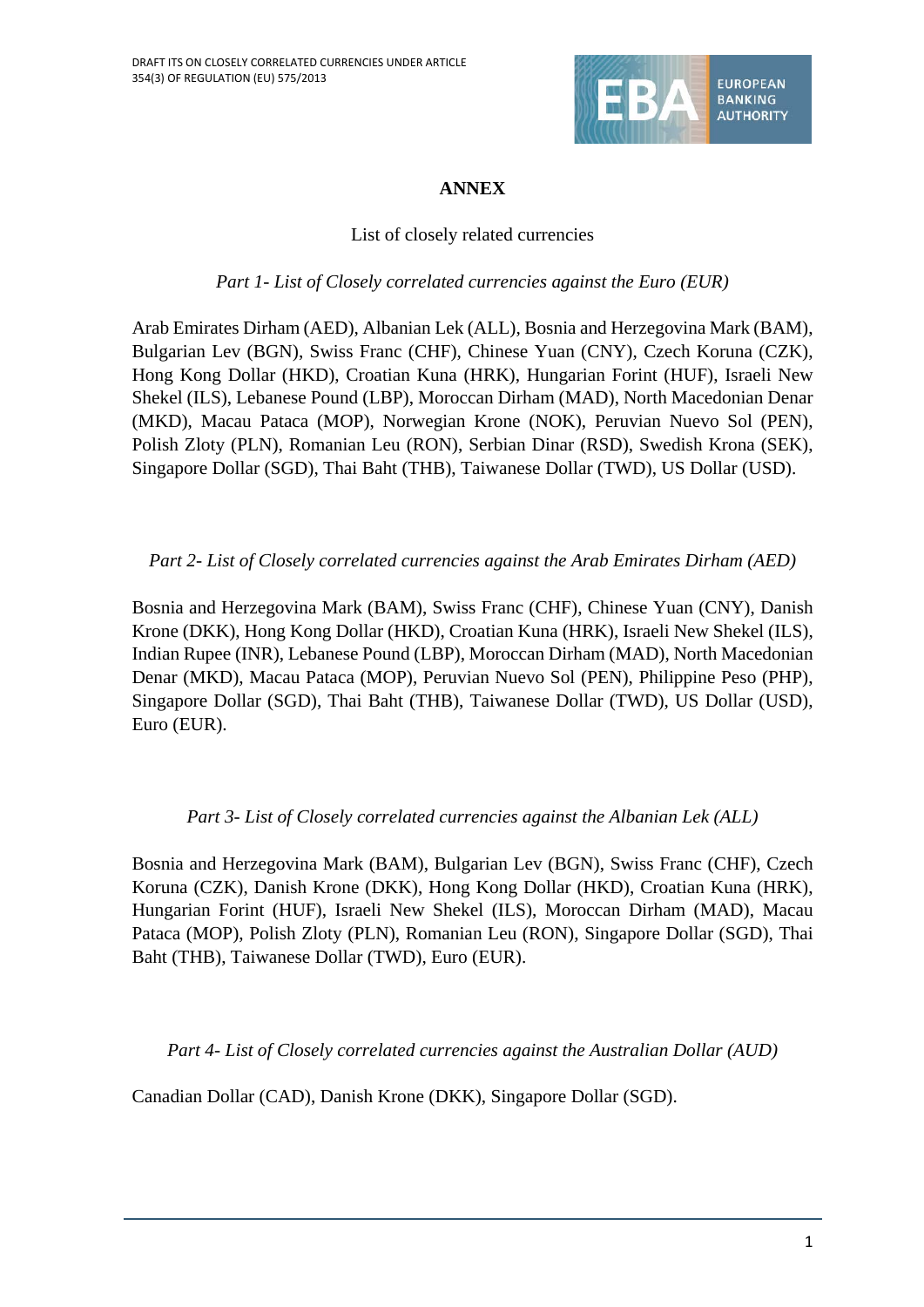

### *Part 5- List of Closely correlated currencies against the Bosnia and Herzegovina Mark (BAM)*

Arab Emirates Dirham (AED), Albanian Lek (ALL), Bulgarian Lev (BGN), Swiss Franc (CHF), Chinese Yuan (CNY), Czech Koruna (CZK), Danish Krone (DKK), Hong Kong Dollar (HKD), Croatian Kuna (HRK), Hungarian Forint (HUF), Israeli New Shekel (ILS), Lebanese Pound (LBP), Moroccan Dirham (MAD), North Macedonian Denar (MKD), Macau Pataca (MOP), Norwegian Krone (NOK), Peruvian Nuevo Sol (PEN), Polish Zloty (PLN), Romanian Leu (RON), Serbian Dinar (RSD), Swedish Krona (SEK), Singapore Dollar (SGD), Thai Baht (THB), Taiwanese Dollar (TWD), US Dollar (USD), Euro (EUR).

### *Part 6- List of Closely correlated currencies against the Bulgarian Lev (BGN)*

Albanian Lek (ALL), Bosnia and Herzegovina Mark (BAM), Swiss Franc (CHF), Chinese Yuan (CNY), Czech Koruna (CZK), Danish Krone (DKK), Croatian Kuna (HRK), Hungarian Forint (HUF), Israeli New Shekel (ILS), Moroccan Dirham (MAD), North Macedonian Denar (MKD), Macau Pataca (MOP), Norwegian Krone (NOK), Peruvian Nuevo Sol (PEN), Polish Zloty (PLN), Romanian Leu (RON), Serbian Dinar (RSD), Swedish Krona (SEK), Singapore Dollar (SGD), Thai Baht (THB), Taiwanese Dollar (TWD), Euro (EUR).

#### *Part 7- List of Closely correlated currencies against the Canadian Dollar (CAD)*

Australian Dollar (AUD), Israeli New Shekel (ILS), Philippine Peso (PHP), Singapore Dollar (SGD), Thai Baht (THB).

#### *Part 8- List of Closely correlated currencies against the Swiss Franc (CHF)*

Arab Emirates Dirham (AED), Albanian Lek (ALL), Bosnia and Herzegovina Mark (BAM), Bulgarian Lev (BGN), Chinese Yuan (CNY), Czech Koruna (CZK), Danish Krone (DKK), Hong Kong Dollar (HKD), Croatian Kuna (HRK), Hungarian Forint (HUF), Israeli New Shekel (ILS), Lebanese Pound (LBP), Moroccan Dirham (MAD), North Macedonian Denar (MKD), Macau Pataca (MOP), Norwegian Krone (NOK), Romanian Leu (RON), Serbian Dinar (RSD), Singapore Dollar (SGD), Thai Baht (THB), Taiwanese Dollar (TWD), US Dollar (USD), Euro (EUR).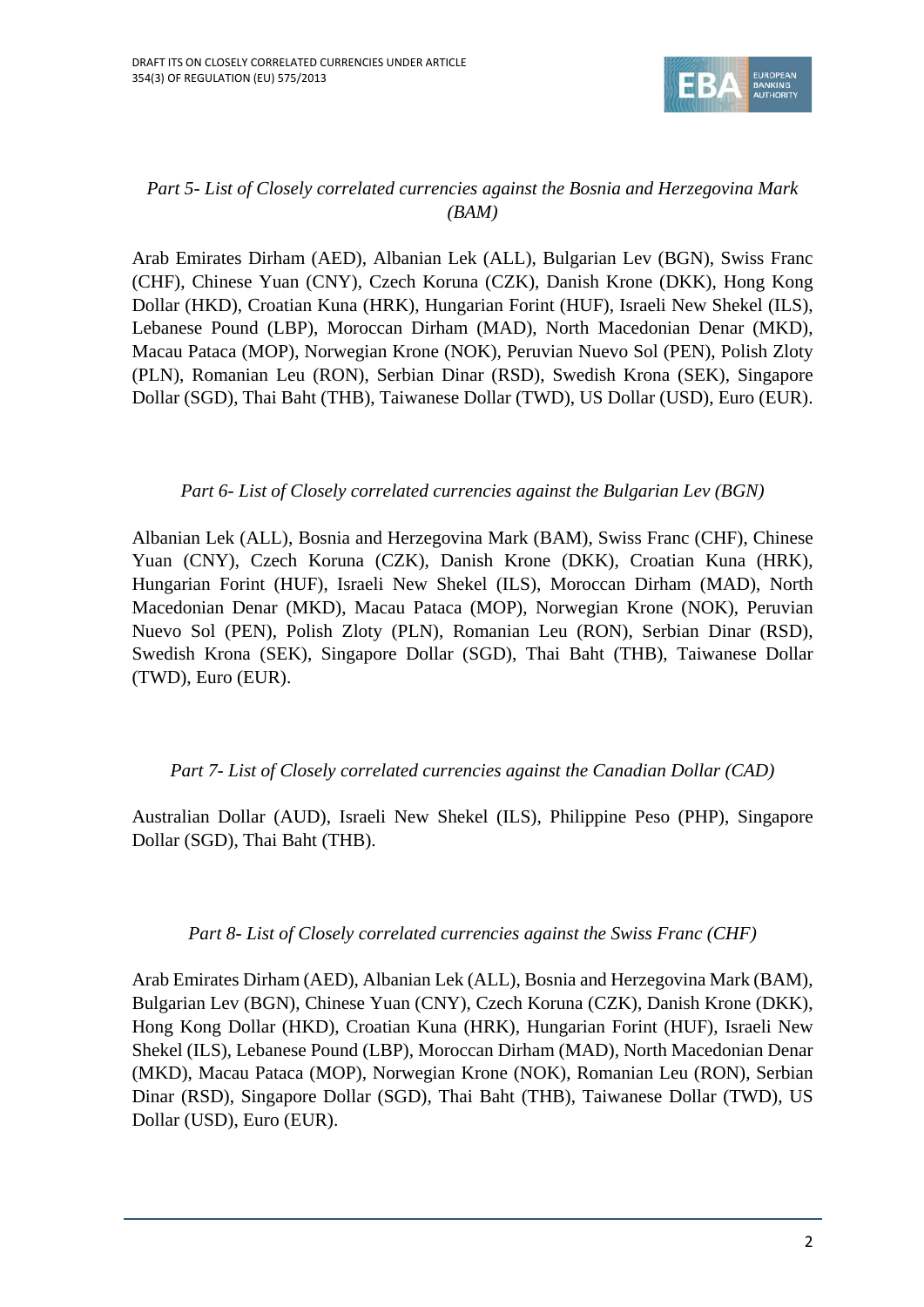

#### *Part 9- List of Closely correlated currencies against the Chinese Yuan (CNY)*

Arab Emirates Dirham (AED), Bosnia and Herzegovina Mark (BAM), Bulgarian Lev (BGN), Swiss Franc (CHF), Danish Krone (DKK), Hong Kong Dollar (HKD), Croatian Kuna (HRK), Israeli New Shekel (ILS), Indian Rupee (INR), Lebanese Pound (LBP), Moroccan Dirham (MAD), North Macedonian Denar (MKD), Macau Pataca (MOP), Peruvian Nuevo Sol (PEN), Philippine Peso (PHP), Romanian Leu (RON), Singapore Dollar (SGD), Thai Baht (THB), Taiwanese Dollar (TWD), US Dollar (USD), Euro (EUR).

# *Part 10- List of Closely correlated currencies against the Czech Koruna (CZK)*

Albanian Lek (ALL), Bosnia and Herzegovina Mark (BAM), Bulgarian Lev (BGN), Swiss Franc (CHF), Danish Krone (DKK), Croatian Kuna (HRK), Hungarian Forint (HUF), Israeli New Shekel (ILS), Moroccan Dirham (MAD), North Macedonian Denar (MKD), Norwegian Krone (NOK), Polish Zloty (PLN), Romanian Leu (RON), Swedish Krona (SEK), Singapore Dollar (SGD), Euro (EUR).

#### *Part 11- List of Closely correlated currencies against the Danish Krone (DKK)*

Arab Emirates Dirham (AED), Albanian Lek (ALL), Australian Dollar (AUD), Bosnia and Herzegovina Mark (BAM), Bulgarian Lev (BGN), Swiss Franc (CHF), Chinese Yuan (CNY), Czech Koruna (CZK), Hong Kong Dollar (HKD), Croatian Kuna (HRK), Hungarian Forint (HUF), Israeli New Shekel (ILS), Lebanese Pound (LBP), Moroccan Dirham (MAD), North Macedonian Denar (MKD), Macau Pataca (MOP), Norwegian Krone (NOK), Polish Zloty (PLN), Romanian Leu (RON), Serbian Dinar (RSD), Swedish Krona (SEK), Singapore Dollar (SGD), Thai Baht (THB), Taiwanese Dollar (TWD), US Dollar (USD).

#### *Part 12- List of Closely correlated currencies against the Hong Kong Dollar (HKD)*

Arab Emirates Dirham (AED), Albanian Lek (ALL), Bosnia and Herzegovina Mark (BAM), Swiss Franc (CHF), Chinese Yuan (CNY), Danish Krone (DKK), Croatian Kuna (HRK), Israeli New Shekel (ILS), Indian Rupee (INR), Lebanese Pound (LBP), Moroccan Dirham (MAD), North Macedonian Denar (MKD), Macau Pataca (MOP), Peruvian Nuevo Sol (PEN), Philippine Peso (PHP), Singapore Dollar (SGD), Thai Baht (THB), Taiwanese Dollar (TWD), US Dollar (USD), Euro (EUR).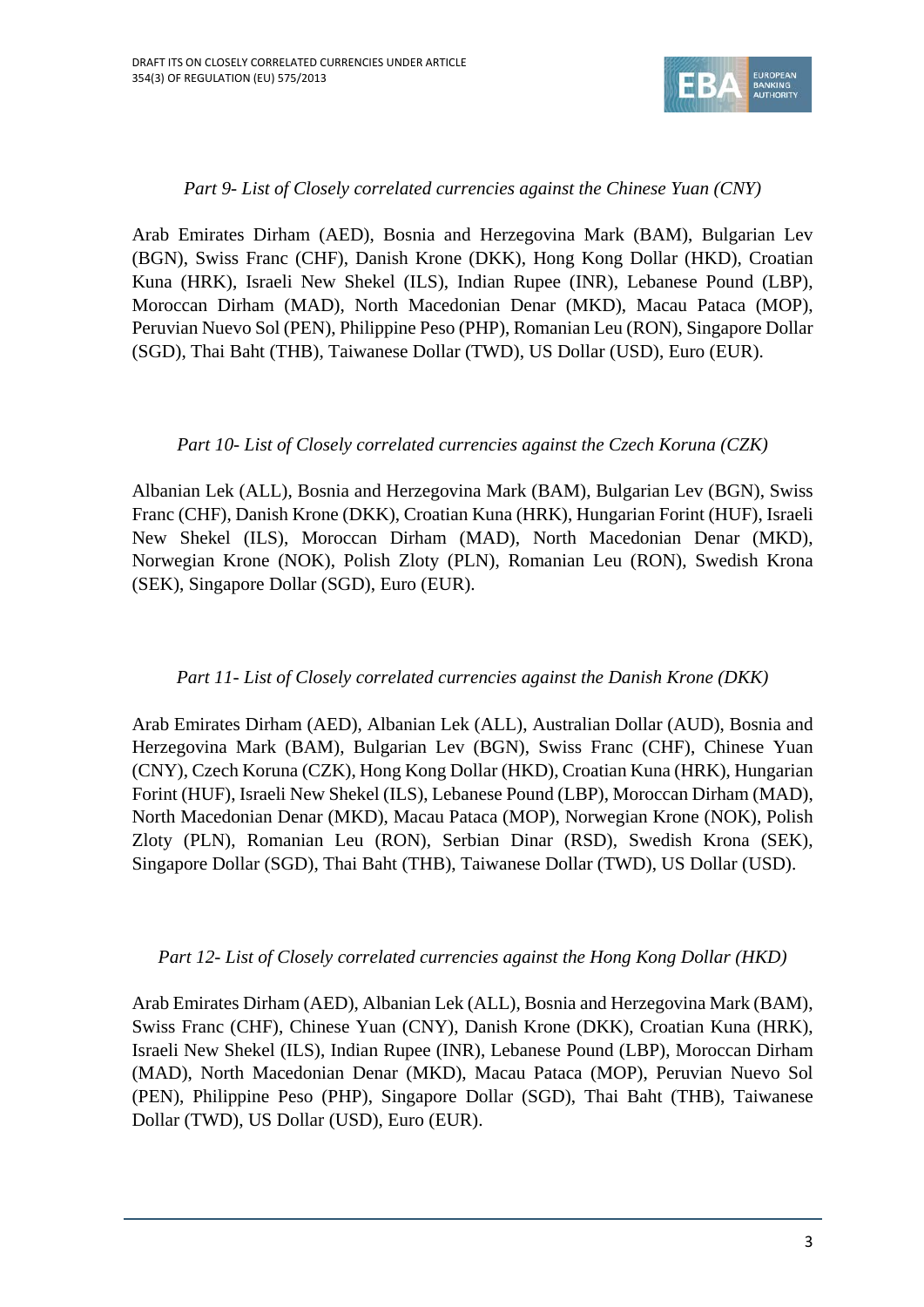

### *Part 13- List of Closely correlated currencies against the Croatian Kuna (HRK)*

Arab Emirates Dirham (AED), Albanian Lek (ALL), Bosnia and Herzegovina Mark (BAM), Bulgarian Lev (BGN), Swiss Franc (CHF), Chinese Yuan (CNY), Czech Koruna (CZK), Danish Krone (DKK), Hong Kong Dollar (HKD), Hungarian Forint (HUF), Israeli New Shekel (ILS), Lebanese Pound (LBP), Moroccan Dirham (MAD), North Macedonian Denar (MKD), Macau Pataca (MOP), Norwegian Krone (NOK), Polish Zloty (PLN), Romanian Leu (RON), Serbian Dinar (RSD), Swedish Krona (SEK), Singapore Dollar (SGD), Thai Baht (THB), Taiwanese Dollar (TWD), US Dollar (USD), Euro (EUR).

### *Part 14- List of Closely correlated currencies against the Hungarian Forint (HUF)*

Albanian Lek (ALL), Bosnia and Herzegovina Mark (BAM), Bulgarian Lev (BGN), Swiss Franc (CHF), Czech Koruna (CZK), Danish Krone (DKK), Croatian Kuna (HRK), Moroccan Dirham (MAD), North Macedonian Denar (MKD), Norwegian Krone (NOK), Polish Zloty (PLN), Romanian Leu (RON), Serbian Dinar (RSD), Swedish Krona (SEK), Singapore Dollar (SGD), Euro (EUR).

#### *Part 15- List of Closely correlated currencies against the Indonesian Rupiah (IDR)*

Israeli New Shekel (ILS), Moroccan Dirham (MAD), Malaysian Ringgit (MYR), Philippine Peso (PHP), Singapore Dollar (SGD), Thai Baht (THB).

#### *Part 16- List of Closely correlated currencies against the Israeli New Shekel (ILS)*

Arab Emirates Dirham (AED), Albanian Lek (ALL), Bosnia and Herzegovina Mark (BAM), Bulgarian Lev (BGN), Canadian Dollar (CAD), Swiss Franc (CHF), Chinese Yuan (CNY), Czech Koruna (CZK), Danish Krone (DKK), Hong Kong Dollar (HKD), Croatian Kuna (HRK), Indonesian Rupiah (IDR), Indian Rupee (INR), Lebanese Pound (LBP), Moroccan Dirham (MAD), North Macedonian Denar (MKD), Macau Pataca (MOP), Peruvian Nuevo Sol (PEN), Philippine Peso (PHP), Romanian Leu (RON), Serbian Dinar (RSD), Singapore Dollar (SGD), Thai Baht (THB), Taiwanese Dollar (TWD), US Dollar (USD), Euro (EUR).

*Part 17- List of Closely correlated currencies against the Indian Rupee (INR)*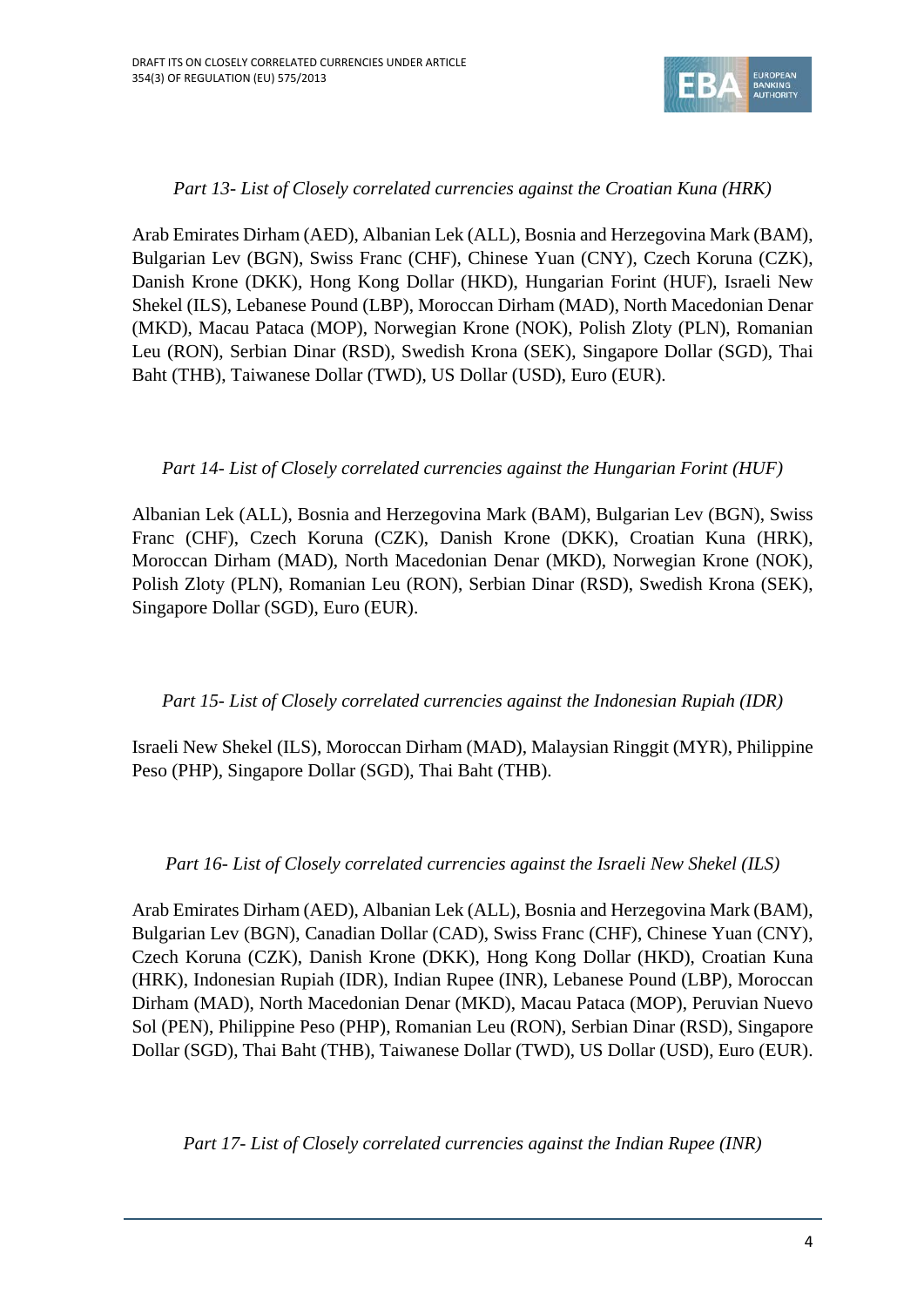

Arab Emirates Dirham (AED), Chinese Yuan (CNY), Hong Kong Dollar (HKD), Israeli New Shekel (ILS), Lebanese Pound (LBP), Moroccan Dirham (MAD), Macau Pataca (MOP), Philippine Peso (PHP), Singapore Dollar (SGD), Thai Baht (THB), Taiwanese Dollar (TWD), US Dollar (USD).

*Part 18- List of Closely correlated currencies against the South Korean Won (KRW)*

Singapore Dollar (SGD).

*Part 19- List of Closely correlated currencies against the Lebanese Pound (LBP)*

Arab Emirates Dirham (AED), Bosnia and Herzegovina Mark (BAM), Swiss Franc (CHF), Chinese Yuan (CNY), Danish Krone (DKK), Hong Kong Dollar (HKD), Croatian Kuna (HRK), Israeli New Shekel (ILS), Indian Rupee (INR), Moroccan Dirham (MAD), North Macedonian Denar (MKD), Macau Pataca (MOP), Peruvian Nuevo Sol (PEN), Philippine Peso (PHP), Singapore Dollar (SGD), Thai Baht (THB), Taiwanese Dollar (TWD), US Dollar (USD), Euro (EUR).

#### *Part 20- List of Closely correlated currencies against the Moroccan Dirham (MAD)*

Arab Emirates Dirham (AED), Albanian Lek (ALL), Bosnia and Herzegovina Mark (BAM), Bulgarian Lev (BGN), Swiss Franc (CHF), Chinese Yuan (CNY), Czech Koruna (CZK), Danish Krone (DKK), Hong Kong Dollar (HKD), Croatian Kuna (HRK), Hungarian Forint (HUF), Indonesian Rupiah (IDR), Israeli New Shekel (ILS), Indian Rupee (INR), Lebanese Pound (LBP), North Macedonian Denar (MKD), Macau Pataca (MOP), Malaysian Ringgit (MYR), Norwegian Krone (NOK), Peruvian Nuevo Sol (PEN), Philippine Peso (PHP), Polish Zloty (PLN), Romanian Leu (RON), Serbian Dinar (RSD), Swedish Krona (SEK), Singapore Dollar (SGD), Thai Baht (THB), Taiwanese Dollar (TWD), US Dollar (USD), Euro (EUR).

# *Part 21- List of Closely correlated currencies against the North Macedonian Denar (MKD)*

Arab Emirates Dirham (AED), Bosnia and Herzegovina Mark (BAM), Bulgarian Lev (BGN), Swiss Franc (CHF), Chinese Yuan (CNY), Czech Koruna (CZK), Danish Krone (DKK), Hong Kong Dollar (HKD), Croatian Kuna (HRK), Hungarian Forint (HUF), Israeli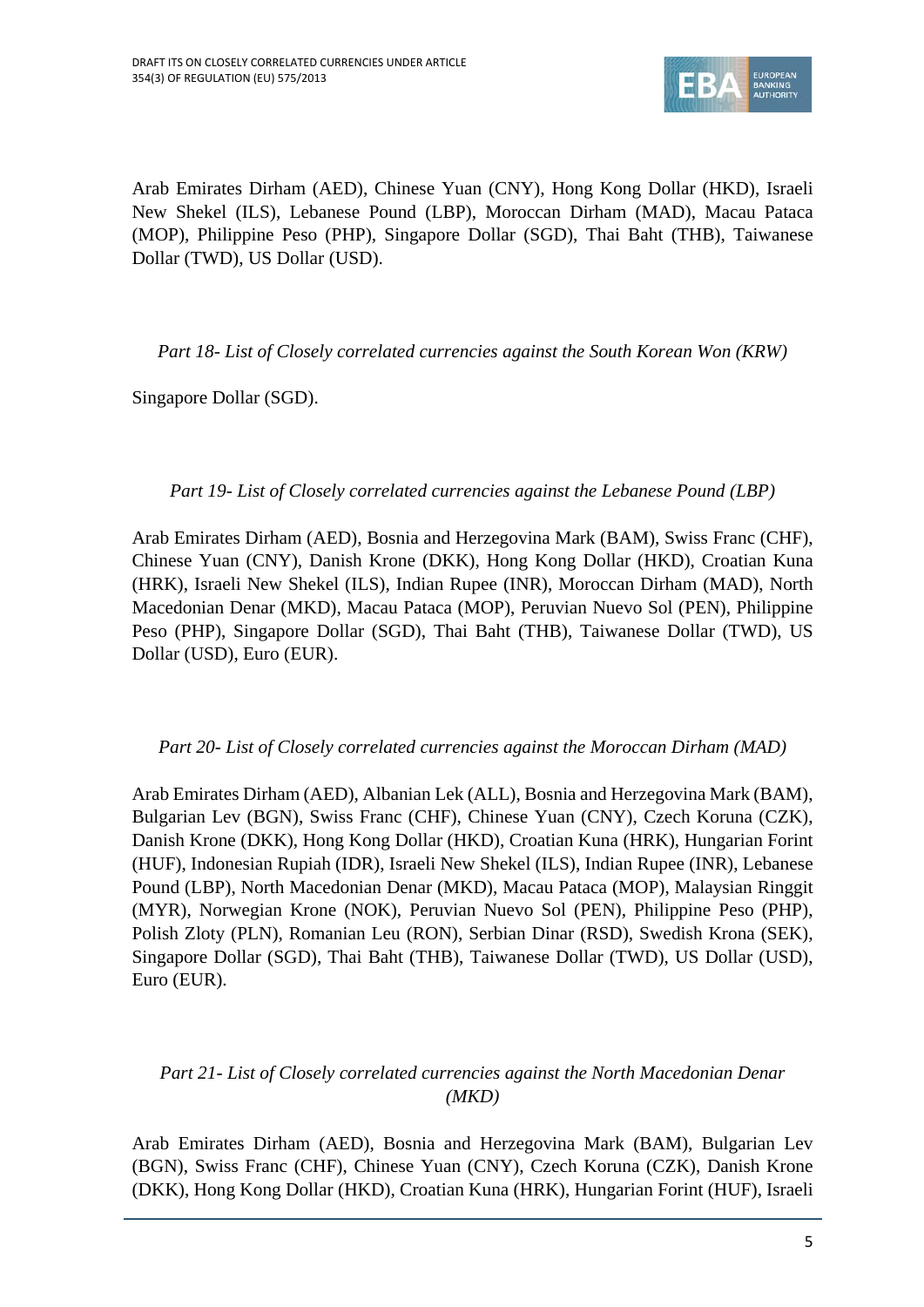

New Shekel (ILS), Lebanese Pound (LBP), Moroccan Dirham (MAD), Macau Pataca (MOP), Peruvian Nuevo Sol (PEN), Polish Zloty (PLN), Romanian Leu (RON), Serbian Dinar (RSD), Swedish Krona (SEK), Singapore Dollar (SGD), Thai Baht (THB), Taiwanese Dollar (TWD), US Dollar (USD), Euro (EUR).

# *Part 22- List of Closely correlated currencies against the Macau Pataca (MOP)*

Arab Emirates Dirham (AED), Albanian Lek (ALL), Bosnia and Herzegovina Mark (BAM), Bulgarian Lev (BGN), Swiss Franc (CHF), Chinese Yuan (CNY), Danish Krone (DKK), Hong Kong Dollar (HKD), Croatian Kuna (HRK), Israeli New Shekel (ILS), Indian Rupee (INR), Lebanese Pound (LBP), Moroccan Dirham (MAD), North Macedonian Denar (MKD), Peruvian Nuevo Sol (PEN), Philippine Peso (PHP), Singapore Dollar (SGD), Thai Baht (THB), Taiwanese Dollar (TWD), US Dollar (USD), Euro (EUR).

### *Part 23- List of Closely correlated currencies against the Malaysian Ringgit (MYR)*

Indonesian Rupiah (IDR), Moroccan Dirham (MAD), Singapore Dollar (SGD), Taiwanese Dollar (TWD).

#### *Part 24- List of Closely correlated currencies against the Norwegian Krone (NOK)*

Bosnia and Herzegovina Mark (BAM), Bulgarian Lev (BGN), Swiss Franc (CHF), Czech Koruna (CZK), Danish Krone (DKK), Croatian Kuna (HRK), Hungarian Forint (HUF), Moroccan Dirham (MAD), Polish Zloty (PLN), Romanian Leu (RON), Swedish Krona (SEK), Singapore Dollar (SGD), Euro (EUR).

#### *Part 25- List of Closely correlated currencies against the Peruvian Nuevo Sol (PEN)*

Arab Emirates Dirham (AED), Bosnia and Herzegovina Mark (BAM), Bulgarian Lev (BGN), Chinese Yuan (CNY), Hong Kong Dollar (HKD), Israeli New Shekel (ILS), Lebanese Pound (LBP), Moroccan Dirham (MAD), North Macedonian Denar (MKD), Macau Pataca (MOP), Philippine Peso (PHP), Singapore Dollar (SGD), Thai Baht (THB), Taiwanese Dollar (TWD), US Dollar (USD), Euro (EUR).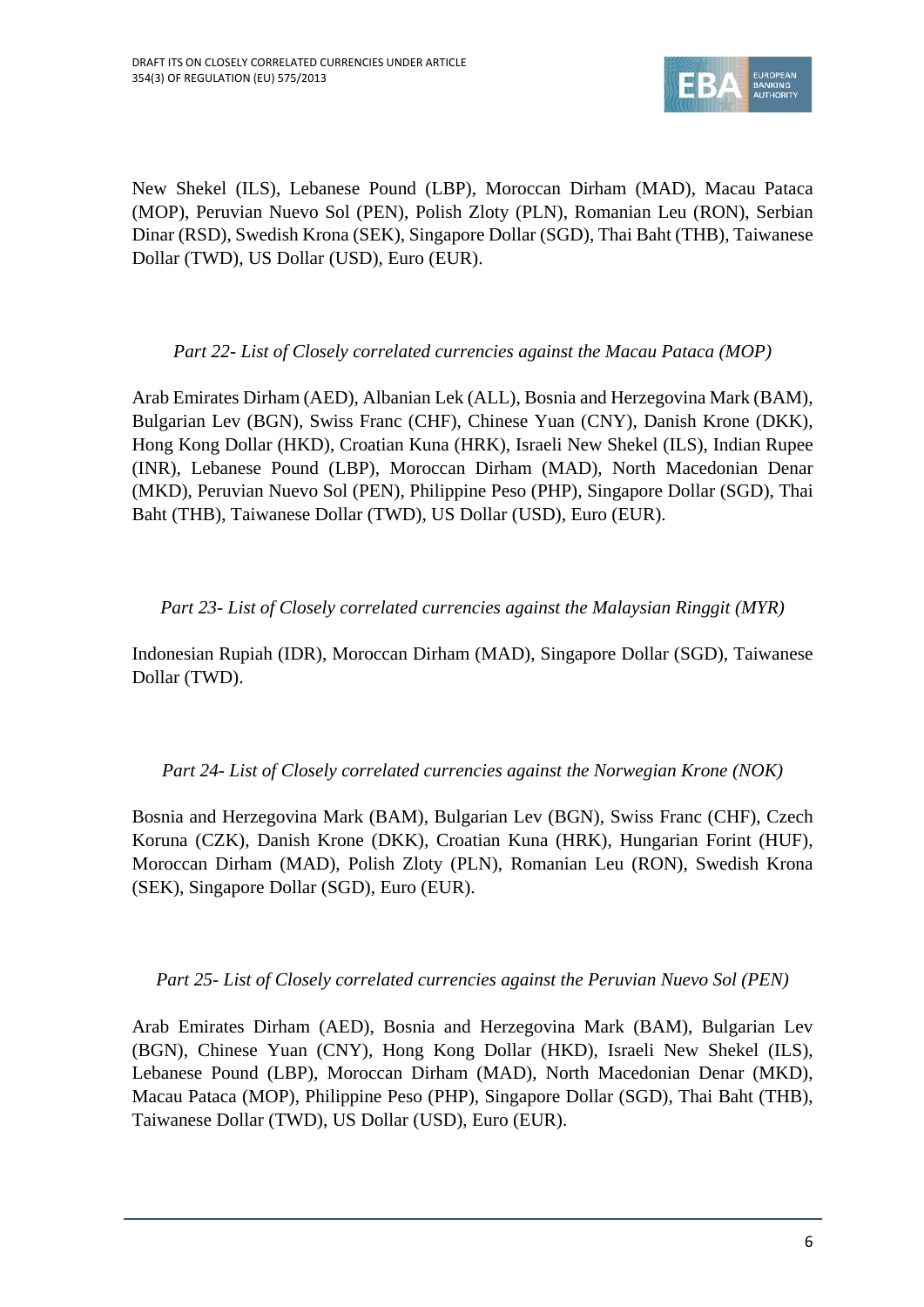

### *Part 26- List of Closely correlated currencies against the Philippine Peso (PHP)*

Arab Emirates Dirham (AED), Canadian Dollar (CAD), Chinese Yuan (CNY), Hong Kong Dollar (HKD), Indonesian Rupiah (IDR), Israeli New Shekel (ILS), Indian Rupee (INR), Lebanese Pound (LBP), Moroccan Dirham (MAD), Macau Pataca (MOP), Peruvian Nuevo Sol (PEN), Singapore Dollar (SGD), Thai Baht (THB), Taiwanese Dollar (TWD), US Dollar (USD).

### *Part 27- List of Closely correlated currencies against the Polish Zloty (PLN)*

Albanian Lek (ALL), Bosnia and Herzegovina Mark (BAM), Bulgarian Lev (BGN), Czech Koruna (CZK), Danish Krone (DKK), Croatian Kuna (HRK), Hungarian Forint (HUF), Moroccan Dirham (MAD), North Macedonian Denar (MKD), Norwegian Krone (NOK), Romanian Leu (RON), Swedish Krona (SEK), Singapore Dollar (SGD), Euro (EUR).

# *Part 28- List of Closely correlated currencies against the Romanian Leu (RON)*

Albanian Lek (ALL), Bosnia and Herzegovina Mark (BAM), Bulgarian Lev (BGN), Swiss Franc (CHF), Chinese Yuan (CNY), Czech Koruna (CZK), Danish Krone (DKK), Croatian Kuna (HRK), Hungarian Forint (HUF), Israeli New Shekel (ILS), Moroccan Dirham (MAD), North Macedonian Denar (MKD), Norwegian Krone (NOK), Polish Zloty (PLN), Serbian Dinar (RSD), Swedish Krona (SEK), Singapore Dollar (SGD), Euro (EUR).

#### *Part 29- List of Closely correlated currencies against the Serbian Dinar (RSD)*

Bosnia and Herzegovina Mark (BAM), Bulgarian Lev (BGN), Swiss Franc (CHF), Danish Krone (DKK), Croatian Kuna (HRK), Hungarian Forint (HUF), Israeli New Shekel (ILS), Moroccan Dirham (MAD), North Macedonian Denar (MKD), Romanian Leu (RON), Singapore Dollar (SGD), Thai Baht (THB), Taiwanese Dollar (TWD), Euro (EUR).

#### *Part 30- List of Closely correlated currencies against the Swedish Krona (SEK)*

Bosnia and Herzegovina Mark (BAM), Bulgarian Lev (BGN), Czech Koruna (CZK), Danish Krone (DKK), Croatian Kuna (HRK), Hungarian Forint (HUF), Moroccan Dirham (MAD), North Macedonian Denar (MKD), Norwegian Krone (NOK), Polish Zloty (PLN), Romanian Leu (RON), Euro (EUR).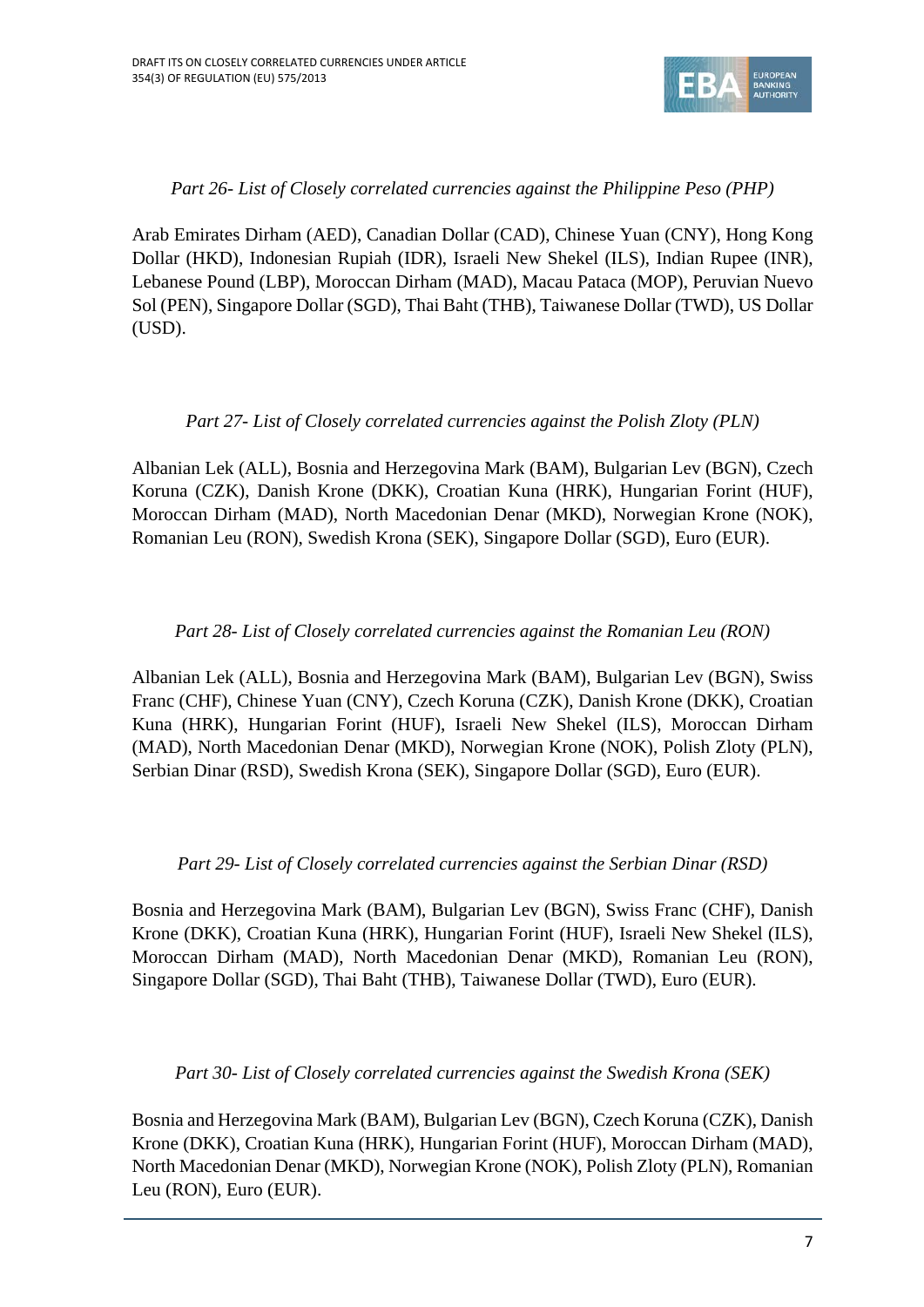

# *Part 31- List of Closely correlated currencies against the Singapore Dollar (SGD)*

Arab Emirates Dirham (AED), Albanian Lek (ALL), Australian Dollar (AUD), Bosnia and Herzegovina Mark (BAM), Bulgarian Lev (BGN), Canadian Dollar (CAD), Swiss Franc (CHF), Chinese Yuan (CNY), Czech Koruna (CZK), Danish Krone (DKK), Hong Kong Dollar (HKD), Croatian Kuna (HRK), Hungarian Forint (HUF), Indonesian Rupiah (IDR), Israeli New Shekel (ILS), Indian Rupee (INR), South Korean Won (KRW), Lebanese Pound (LBP), Moroccan Dirham (MAD), North Macedonian Denar (MKD), Macau Pataca (MOP), Malaysian Ringgit (MYR), Norwegian Krone (NOK), Peruvian Nuevo Sol (PEN), Philippine Peso (PHP), Polish Zloty (PLN), Romanian Leu (RON), Serbian Dinar (RSD), Thai Baht (THB), Taiwanese Dollar (TWD), US Dollar (USD), Euro (EUR).

#### *Part 32- List of Closely correlated currencies against the Thai Baht (THB)*

Arab Emirates Dirham (AED), Albanian Lek (ALL), Bosnia and Herzegovina Mark (BAM), Bulgarian Lev (BGN), Canadian Dollar (CAD), Swiss Franc (CHF), Chinese Yuan (CNY), Danish Krone (DKK), Hong Kong Dollar (HKD), Croatian Kuna (HRK), Indonesian Rupiah (IDR), Israeli New Shekel (ILS), Indian Rupee (INR), Lebanese Pound (LBP), Moroccan Dirham (MAD), North Macedonian Denar (MKD), Macau Pataca (MOP), Peruvian Nuevo Sol (PEN), Philippine Peso (PHP), Serbian Dinar (RSD), Singapore Dollar (SGD), Taiwanese Dollar (TWD), US Dollar (USD), Euro (EUR).

#### *Part 33- List of Closely correlated currencies against the Taiwanese Dollar (TWD)*

Arab Emirates Dirham (AED), Albanian Lek (ALL), Bosnia and Herzegovina Mark (BAM), Bulgarian Lev (BGN), Swiss Franc (CHF), Chinese Yuan (CNY), Danish Krone (DKK), Hong Kong Dollar (HKD), Croatian Kuna (HRK), Israeli New Shekel (ILS), Indian Rupee (INR), Lebanese Pound (LBP), Moroccan Dirham (MAD), North Macedonian Denar (MKD), Macau Pataca (MOP), Malaysian Ringgit (MYR), Peruvian Nuevo Sol (PEN), Philippine Peso (PHP), Serbian Dinar (RSD), Singapore Dollar (SGD), Thai Baht (THB), US Dollar (USD), Euro (EUR).

*Part 34- List of Closely correlated currencies against the US Dollar (USD)*

Arab Emirates Dirham (AED), Bosnia and Herzegovina Mark (BAM), Swiss Franc (CHF), Chinese Yuan (CNY), Danish Krone (DKK), Hong Kong Dollar (HKD), Croatian Kuna